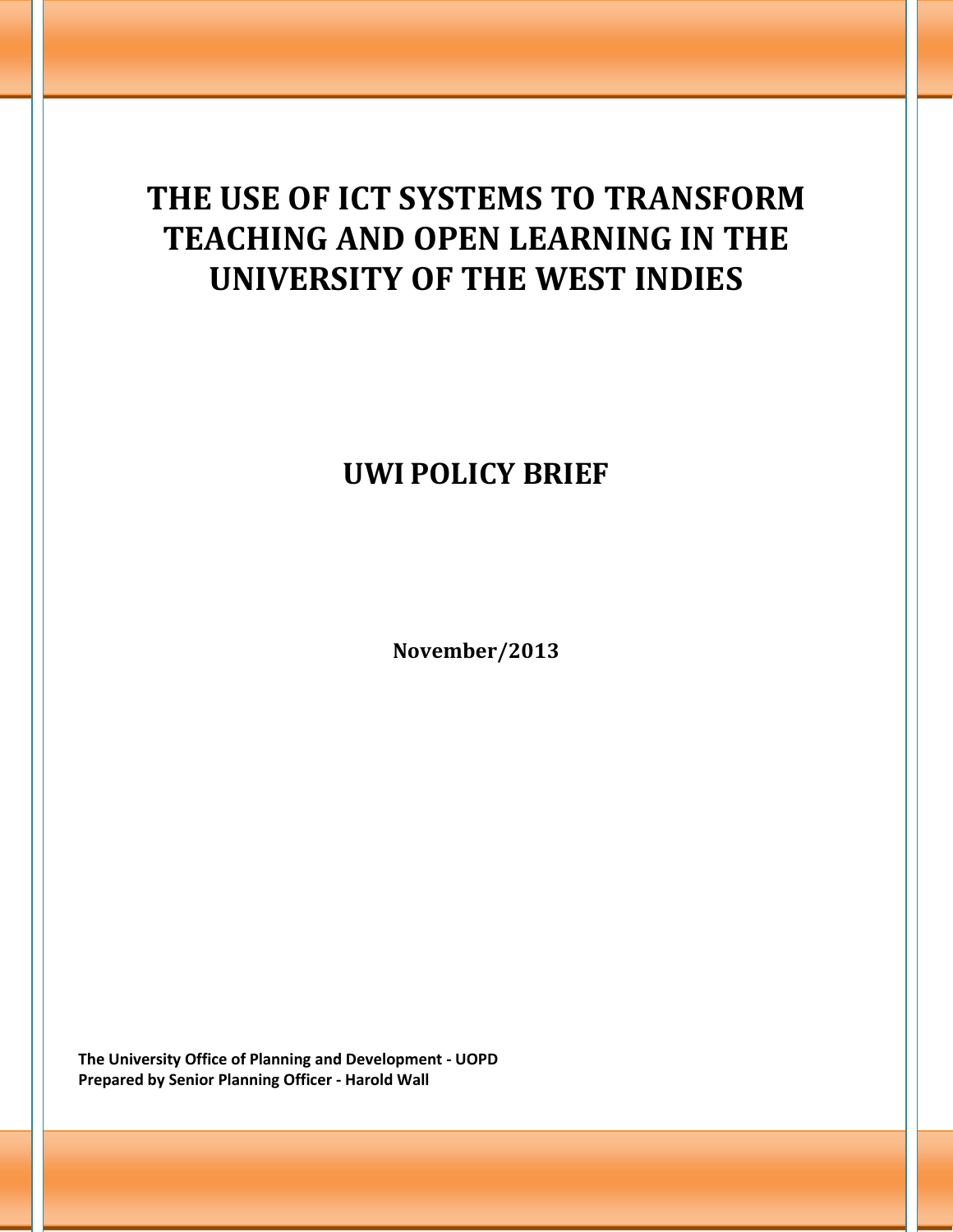# **CONTENT**

|     | <b>PAGE</b> |
|-----|-------------|
| 1.0 |             |
| 2.0 |             |
| 3.0 |             |
| 4.0 |             |

#### **REFERENCES**

2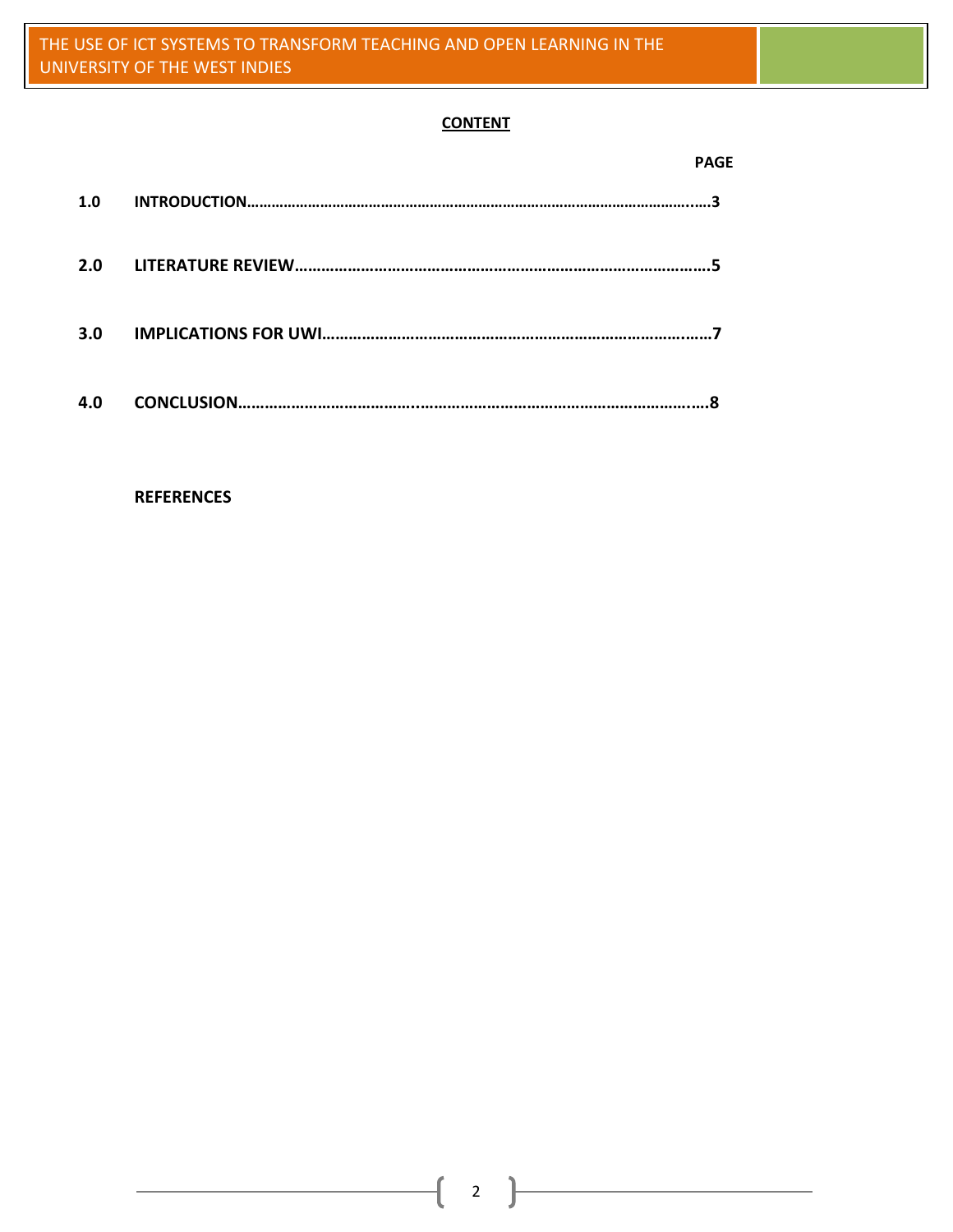#### **1.0 INTRODUCTION**

A nation's economic development depends critically on the presence of an educated and skilled workforce and on strategic improvements in Information and communication technology (ICT) that raises productivity (Williams et al, 2012). The University of the West Indies (UWI) is a regional institution, supported by 15 member countries in the Caribbean, consequently, ICT applications in teaching and learning are critical success factors for ensuring the regional reach in tertiary education. To understand the potential of ICT in the development of tertiary education in the region, it is important first to understand the vision of regional Governments with respect to their shared objectives on tertiary level education. Regional Governments seek to widen access to tertiary education through assisted student tuition funding, as in the example of Government Assistance to Tuition Exemption (GATE) in Trinidad and Tobago; to raise the quality of educational outcomes through accreditation, as the example of the four UWI campuses and to keep costs low so as to maximize the value of Government's investment in the region's human development.

The main objective of this policy brief is to fully understand how the efficient management and implementation of the UWI ICT systems can be applied to improve the quality of online programme delivery so as to acquire a competitive advantage in the region.

ICT is both a driver and a facilitator for the spread of education in the region. It is a driver because educators realize that the combination of digitally based ICT systems gives more powerful possibilities for extending and improving learning, teaching and training than all previous educational technologies from the blackboard to television (UNESCO, 2012). Much of teaching and learning is about the manipulation of symbols, whether those symbols are words, numbers, formulae or images. According to UNESCO (2012) ICT systems are qualitatively different from previous instructional 'aids' in their power to help manipulate symbols. ICT is a facilitator because the Internet is an extraordinary means for the wide, low-cost distribution of educational material. As the Internet has also become a vehicle for interaction, its potential for teaching and learning has become even more significant and meaningful.

According to UNESCO (2012), the exception to the generally hesitant approach that public higher education has taken to online learning is the 'Open' Universities, which are, large distance teaching institutions that enroll over a hundred thousand students (e.g. the UK Open University) or even over a million students (e.g. India's Indira Gandhi National Open University). These institutions have deployed ICT at scale, for many years in both teaching and administration. Regional research has also shown that there were 60 medical schools operating in the Caribbean in 2011 of which, 29 were regional and 31 were [offshore](http://en.wikipedia.org/wiki/Offshore_Medical_School_in_the_Caribbean) (Wikipedia Encyclopedia, 2011).

Efficient ICT implementation is an essential requirement for improved education management and for the delivery of the UWI programmes. ICT systems have to be efficiently implemented and properly supported to ensure the operational and administrative functions of Teaching, Open Learning, Research and Innovation and the efficiency of its enterprise-wide management systems are sustainable and that it maintains cutting-edge. ICT applications are intended to be used primarily as business tools and to provide other support services.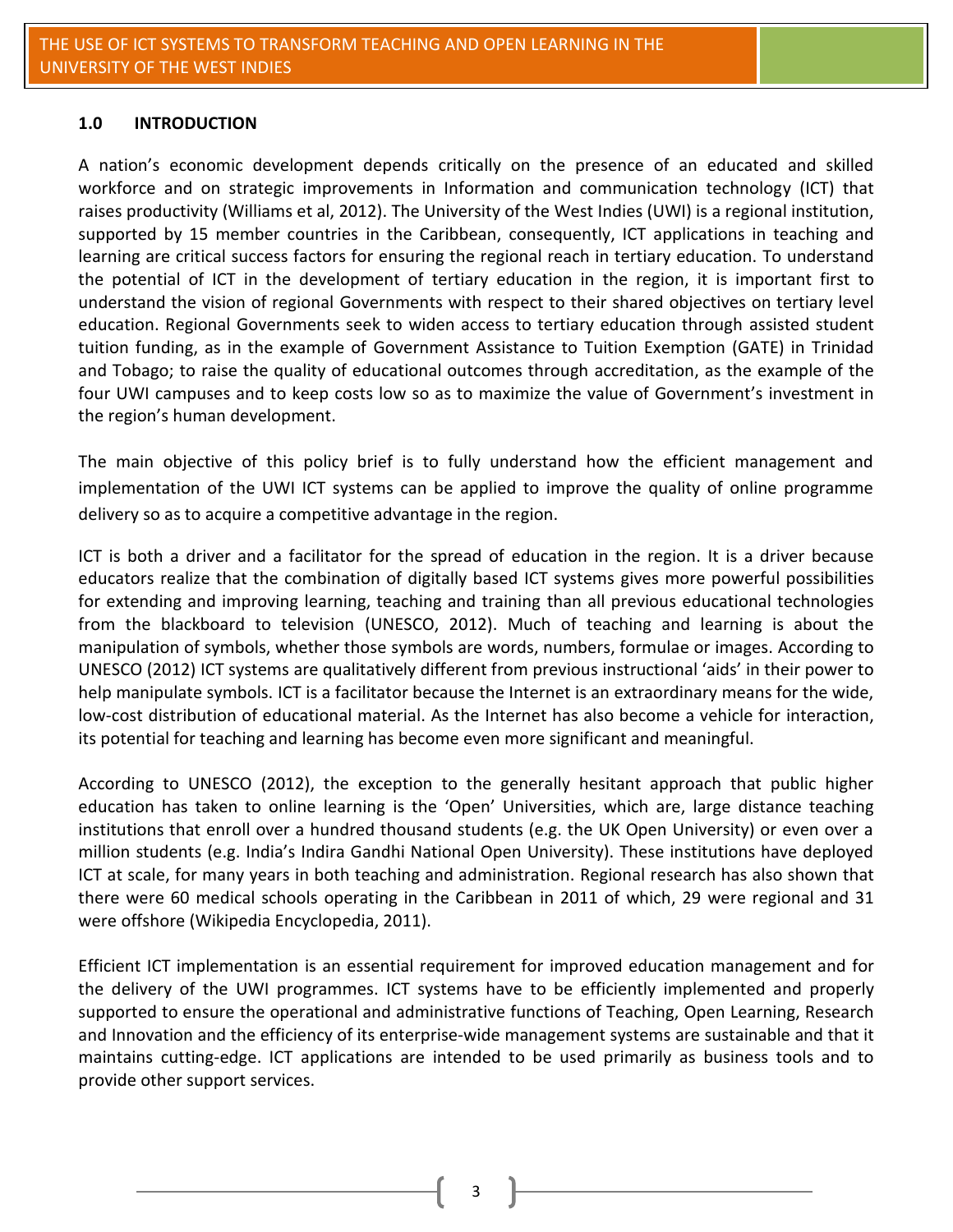The Campus Information Technology Services department on each of the UWI campuses is responsible and accountable for all aspects of the design, implementation, administration and maintenance of all ICT systems and their respective operational processes and procedures (ICT Security Policy, 2008). Consequently it is imperative that these Campus ICT departments are staffed adequately so that they can play a major role in open learning.

Consequently the efficient use of ICT systems and the management of the UWI ICT infrastructure are critical success factors for the geographic reach of education in the region and moreover, for the UWI to become internationally competitive and sustainable.

## 2**.0 LITERATURE REVIEW**

According to a 2011 UNESCO policy brief, Open Learning (OL) is usefully divided into **traditional** (no use of ICT), **blended** (uses ICT for resources and communication, but also uses study centres, physical materials, and fieldwork), and **wholly online** (uses only ICT for resources and communication). The value of OL that uses ICT is its potential for **scale** (its ability to handle very large numbers of students), and **reach** (its ability to provide access to education at any place at any time) as in the case of the UWI Open Campus which serves the non-campus countries (UNESCO, 2011).

The forms of ICT used in OL extend to almost all the digital technologies now available, including administrative systems, virtual learning environments, content management systems, digital libraries, interactive resources, user-generated content tools, modeling tools, and synchronous and asynchronous online collaboration and communication environments using text, audio or video, or combinations of these media (UNESCO, 2011). Much of the tremendous potential of ICT for global learning, teaching and training comes together in open educational resources (OERs). OERs are defined as electronic resources based on the use of ICT, whose design, production, dissemination and sharing are supported by new technologies (UNESCO, 2011).

OERs driven projects such as the Single Virtual Library System (SVLS) and the Single Virtual University Space (SVUS) are two major projects being undertaken by the UWI to strengthen regionality. There have been other key ICT initiatives at the UWI, namely, ICT Governance Structure, ICT Strategic Plan to complement the UWI's Strategic Plan, Information Strategy, Caribbean Knowledge and Learning Network (CKLN), Policy and Implementation Strategy for Blended Learning and an Open and Distance Learning Policy.

It is this capability of ICT that enables the teacher to represent teaching without a personal physical presence, which makes it viable to transfer teaching from variable-cost activities (such as lectures, labs, tutorials) to fixed-cost activities (such as multimodal web resources, simulations, peer support activities), and still maintain, or even improve the quality of the student learning experience.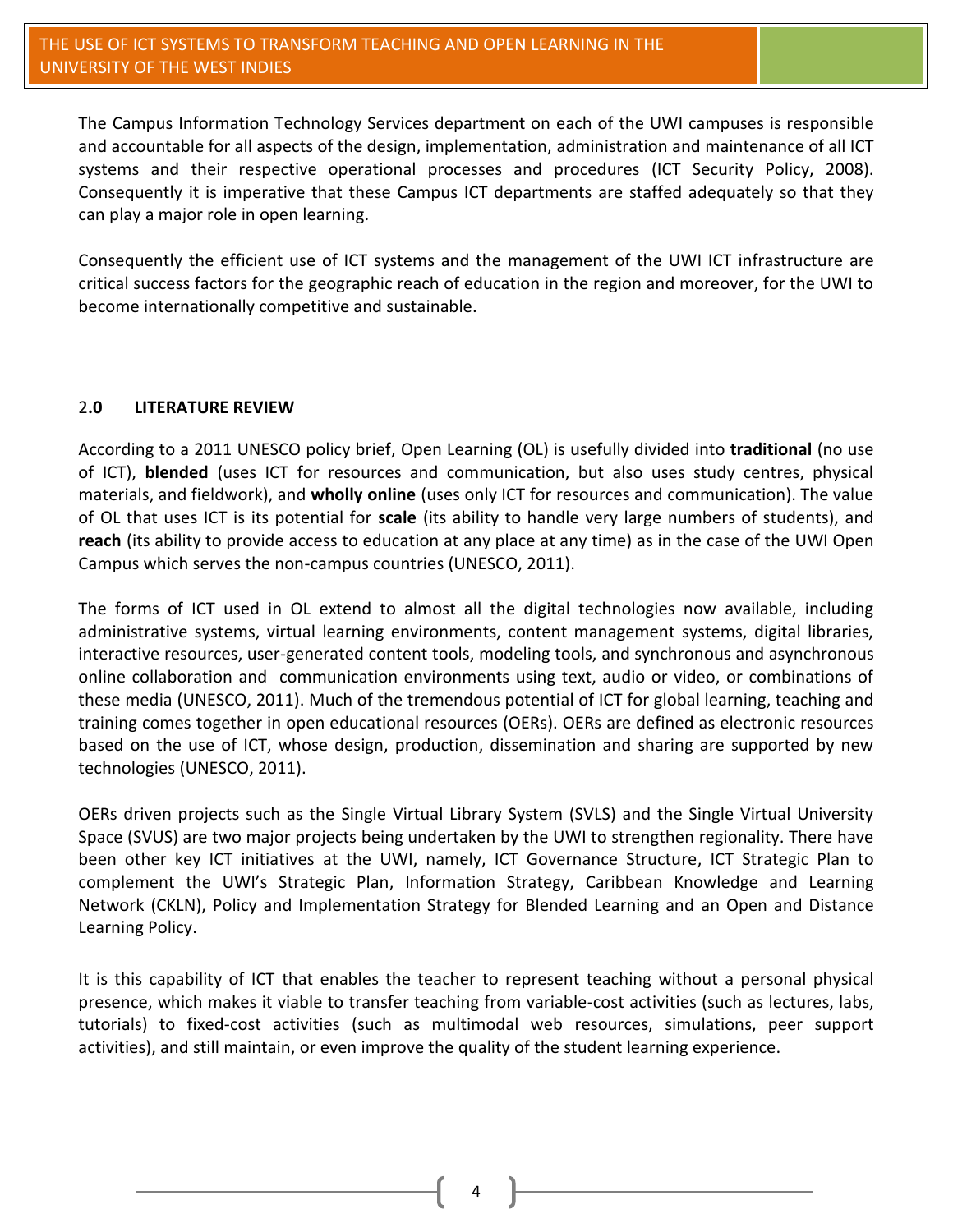The fixed cost of designing and producing the tools, environments, or activities can be high, but they can be rich enough to provide many students with many hours of productive learning activity that does not involve the teacher, and yet has high value for the learner because of the adaptive feedback and/or their interaction with other learners (UNESCO, 2012). Tamim et al (2011) further opined that if these benefits are achieved, and if student numbers are high, then per capita costs can be low enough to achieve an improved cost-benefit analysis. The achievement of these kinds of pedagogical benefits is critically dependent, however, on the way the technology is used, which is governed by factors such as the goals of instruction, quality of pedagogy and teacher effectiveness (Tamim et al, 2011).

There are three main categories of ICT/OER benefits, each of which is elaborated below in terms of the types of benefits discussed in a range of reports and studies that can be applicable to all forms of provision of Open Learning (Bates, 2001; Kukulska-Hulme, 2010; Laurillard, 2006; Pelgrum and Law, 2003):

- i. **Performance**  quality of the learning experience for teachers and learners; active independent learning; community of learners; learning outcomes; student satisfaction; staff satisfaction; social and cognitive legacy (who and what you know); impact on learners' life and work; student retention; organisational innovation; organizational efficiency.
- ii. **Logistics**  access to geographic areas; access to socio-economic groups; flexibility in time, place, and pace.
- iii. **Societal impact**  social mobility, workforce skills, workplace learning, employment levels, environment and institutional reputation.

According to a UNESCO (2011) report, the societal benefits of social mobility and an educated workforce that 'education for all' aims to achieve can only be made possible through the logistical benefits of widening access to education. ICT in OL contributes to this by providing the flexibility and local access that makes it possible for people to study alongside work and family commitments, that is, at low **opportunity cost** to the student. However, this is critically dependent on the provision of equipment and connectivity at low cost to those potential students in the region.

It is to be noted that University Library computing technology, communication technology and mass storage technology are some other areas of continuous development in ICT that reshape the way that learners access OL, specifically, for library documents, retrieval, storage, manipulation and to disseminate archive information. According to Krubu and Osawaru (2011) ICT presents an opportunity to provide value-added information services and access to a wide variety of digital based information resources to all university stakeholders.

According to UNESCO (2012) ICT contributes to overall student satisfaction by enhancing the quality of the learning experience in many ways (if its wide-ranging capabilities are properly exploited). The UNESCO (2012) report further explained that the pedagogic value of social learning which fosters active independent learning through interaction between students; through the application of theory to practice; and through reflection and adaptation of practice, is well served by the judicious exploitation of learning technologies.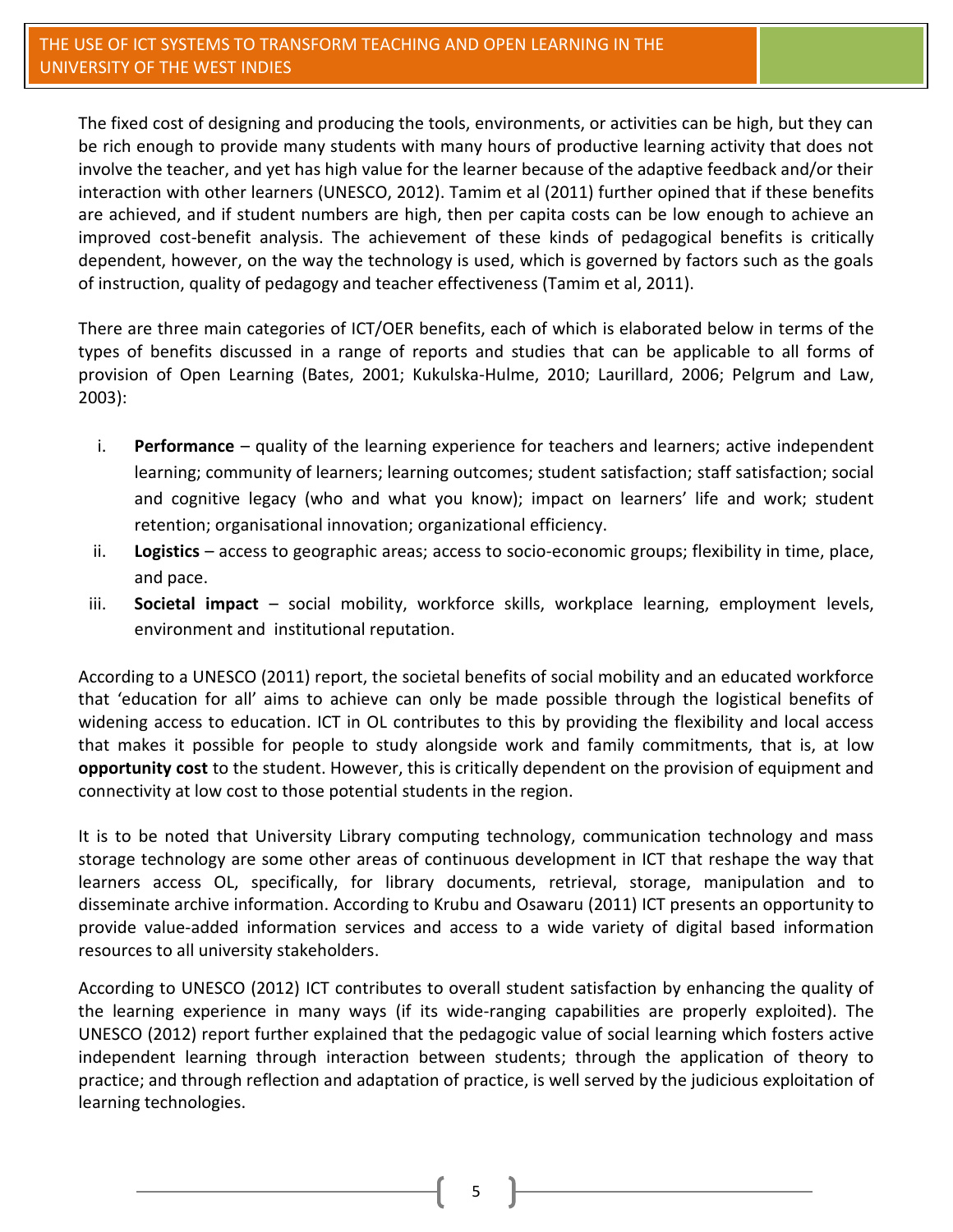This is further explained as follows:

- i. **Active learning**  using multimodal technologies of dissemination and representation to present concepts, ideas and analyses in ways that engage learners' attention by including analytical and inquiry learning activities that students can work through at their own pace,
- ii. **Independent social learning**  using online technologies enable learners to benefit from their participation in academic social networks, and better access to peer support, so that learner support can be extended beyond the teacher to other learners,
- iii. **Adaptive, personalised learning**  using simulation and modeling environments that provide intensive practice on intellectual or skill-oriented challenges with meaningful personalised feedback adapted to learner input, so that learners use their independent learning time even more and,
- iv. **Collaborative learning**  using user-generated content tools (e.g. digital documents, virtual 3D environments, videos, spreadsheets), and online discussion environments to enable learners to work together on sharing and building a product of their collective understanding or skill, to submit to their peers for constructive comment, and then to the teacher for formative feedback.

According to Bates (2011) students are opting for online learning in large numbers. Four key trends in the United States (US) higher education system were identified as follows:

- i. The rapid growth of online learning. Enrolment in fully online (distance) courses in the USA expanded by 21% between 2009 and 2010 compared to a 2% expansion in campus-based enrolments,
- ii. This growth is accelerating. Bates projected that over 80% of US students are likely to be taking courses online in 2014, up from 44% in 2009,
- iii. The US for-profit sector has a much higher proportion of the total online market (32%) than its share of the overall higher education market (7%). Seven of the ten US institutions with the highest online enrolments are for-profits. Being already well established in this delivery mode, the for-profit providers are likely to reap the advantage of student preference for online delivery. Furthermore the for-profits are better placed to expand online because they face less resistance from academic staff and need not worry about exploiting an earlier investment in campus facilities, and,
- iv. The public sector higher education do not have ambitious goals for online learning. Bates (2011) further explains that the intelligent use of technology could help higher education to accommodate more students, improve learning outcomes, provide more flexible access and do all this at less cost.

However, Bates (2011) found that costs were rising because investment in ICT and staff is increasing without replacing other important activities. He opined that there is little evidence of improved learning outcomes and often a failure to meet best quality standards for online learning if the necessary infrastructure is not in place.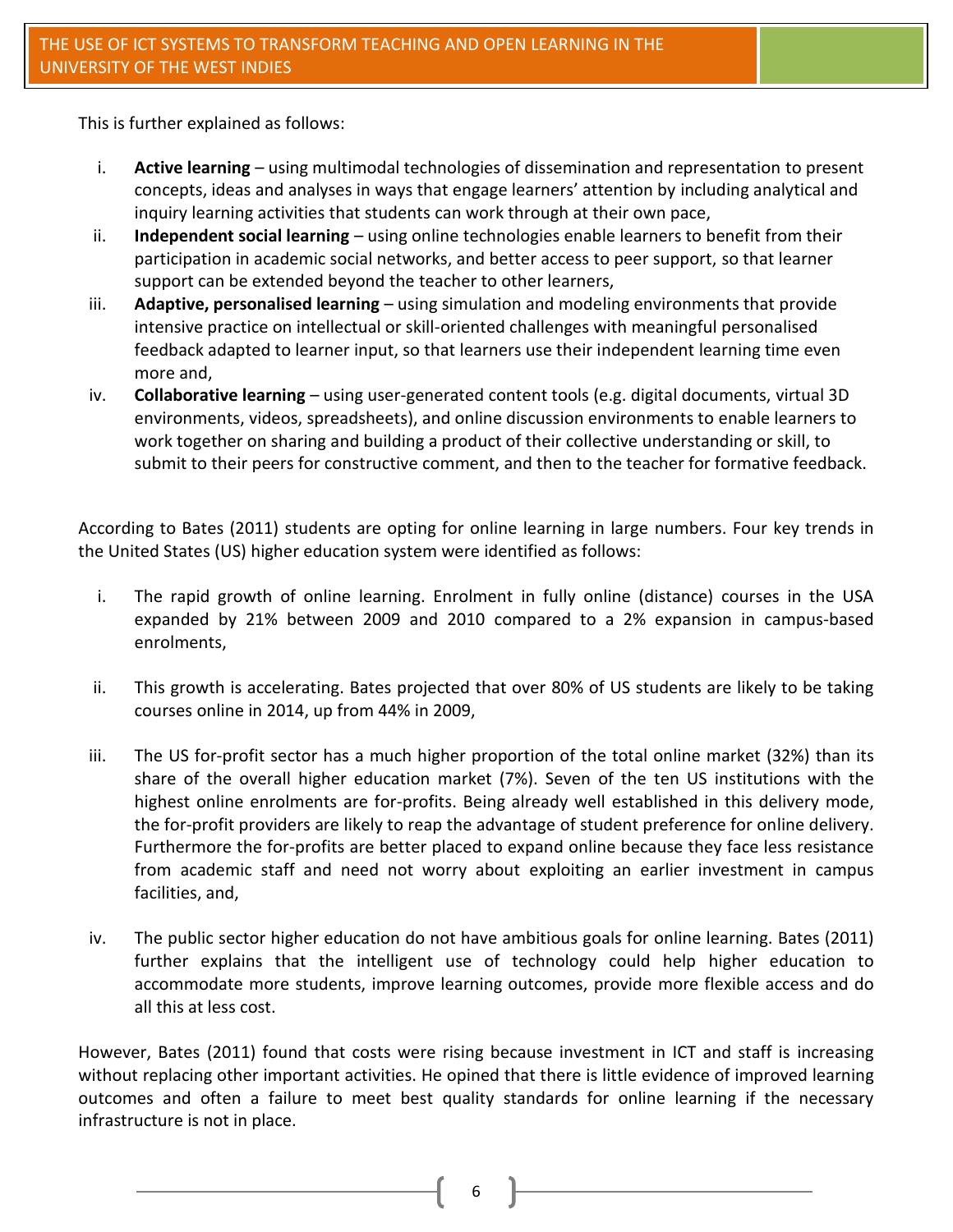## **3.0 IMPLICATIONS FOR UWI**

The UWI must implement a cost-benefit framework to evaluate the balance of costs, both fixed and variable, against the value of the benefits to students and the various campuses. It must also take into account the ways in which OER/ICT can be used to reduce costs and increase benefits to all stakeholders, given the economic climate of the region and UWI's increasing expenditure from approximately BDS\$695,000 in 2006/7 to BDS\$937,000 in 2010/11 (See Figure 1).



Figure 1 – UWI's Total Expenditure 2006/2007- 2011/2012

Some major ICT initiatives implemented by the UWI to date are namely, improvement to ICT Governance Structure, ICT development in the Strategic Plan to complement the UWI's Strategic Plan, Information Strategy development, Caribbean Knowledge and Learning Network (CKLN), Policy and Implementation Strategy for Blended Learning and an Open and Distance Learning Policy.

The UWI implementation of the Single Virtual Library Space (SVLS) is one such major ICT supported project that meets global best practices. According to Krubu and Osawaru (2011) ICT systems have brought unprecedented changes and transformation to academic library and information services (LIS). Conventional LIS, users services, reference services, bibliographic services, current awareness services, document delivery, inter-library loan, audio visual services and customer relations can be provided more efficiently and effectively using ICT systems, as they offer convenient time, place, cost effectiveness, faster and most-up-to-date dissemination and end users involvement in the library and information services process than before.

Moreover, ICT initiatives are progressing at a fast pace globally and are readily available to improve the UWI campus operating systems. However, this has to be implemented and linked to an enterprise-wide platform to be of overall value to the UWI. The reduction of costs for maintained or improved benefits can be achieved through the careful use and implementation of relevant enterprise-wide ICT management systems.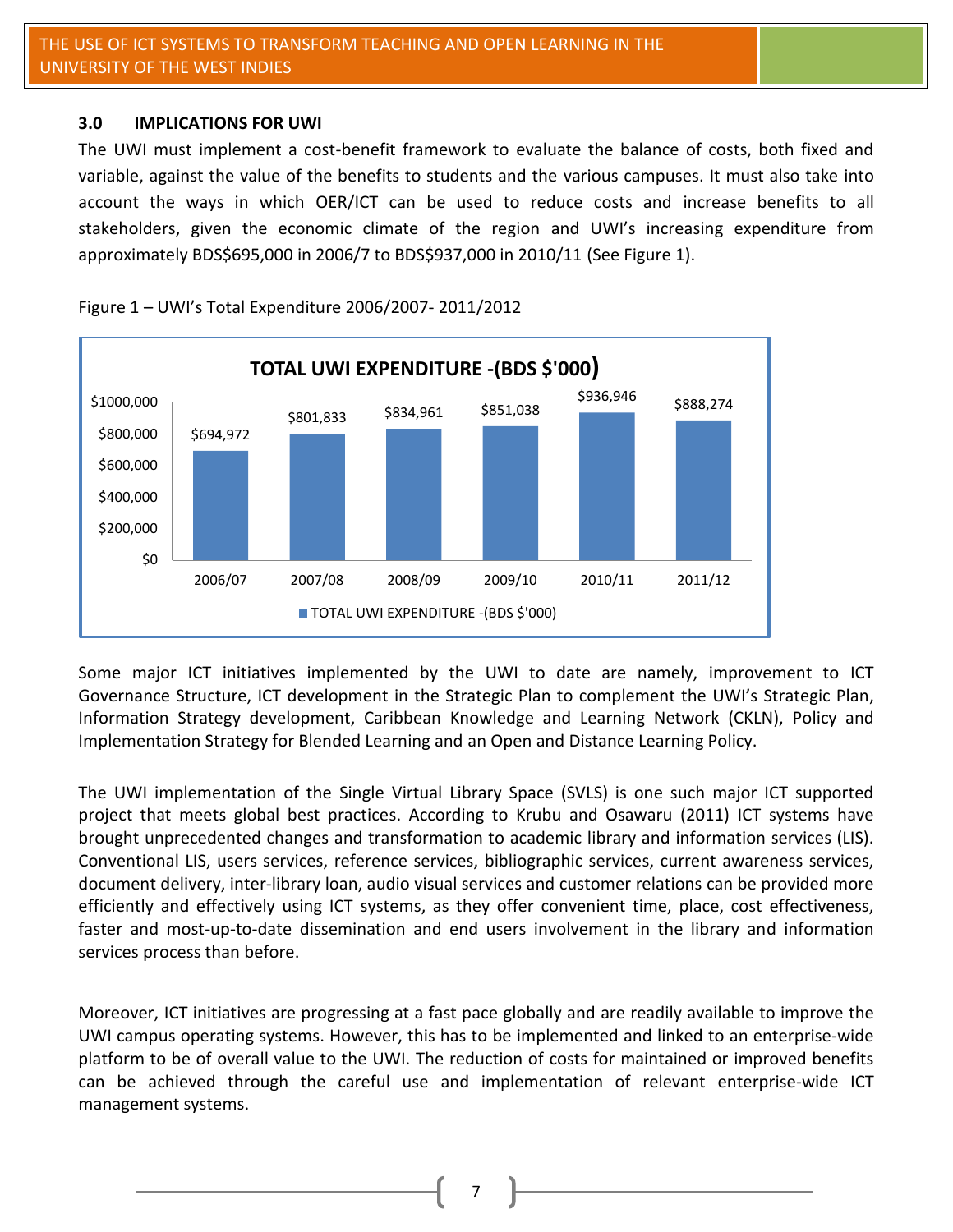Several critical dependencies have been identified, which constitute some policy recommendations, taken from a UNESCO (2012) Policy Brief for ICT improvements in the tertiary education sector.

These policy recommendations can also benefit the UWI's ICT/OL position as follows:

- a) Manage the ICT infrastructure to improve enterprise resource planning (ERP),
- b) Invest in and manage teaching development and teacher training to ensure ICT increases active and personalised learning,
- c) Increase and carefully design peer support activities to reduce costs and increase social and collaborative learning,
- d) Increase group sizes to reduce variable costs, while maintaining the quality of the learning experience through more social and collaborative learning,
- e) Convert student enrolment services to an online one-stop registration system,
- f) Increase student numbers and retention to reduce per capita costs,
- g) Convert all resources to digital to reduce fixed costs,
- h) Promote reuse and sharing of resources among teachers to reduce fixed costs,
- i) Establish a more direct link between teaching activity cost and return within institutional budgeting to encourage collaboration.

Some of these recommendations have been discussed at the UWI Board level and some have been implemented on some campuses.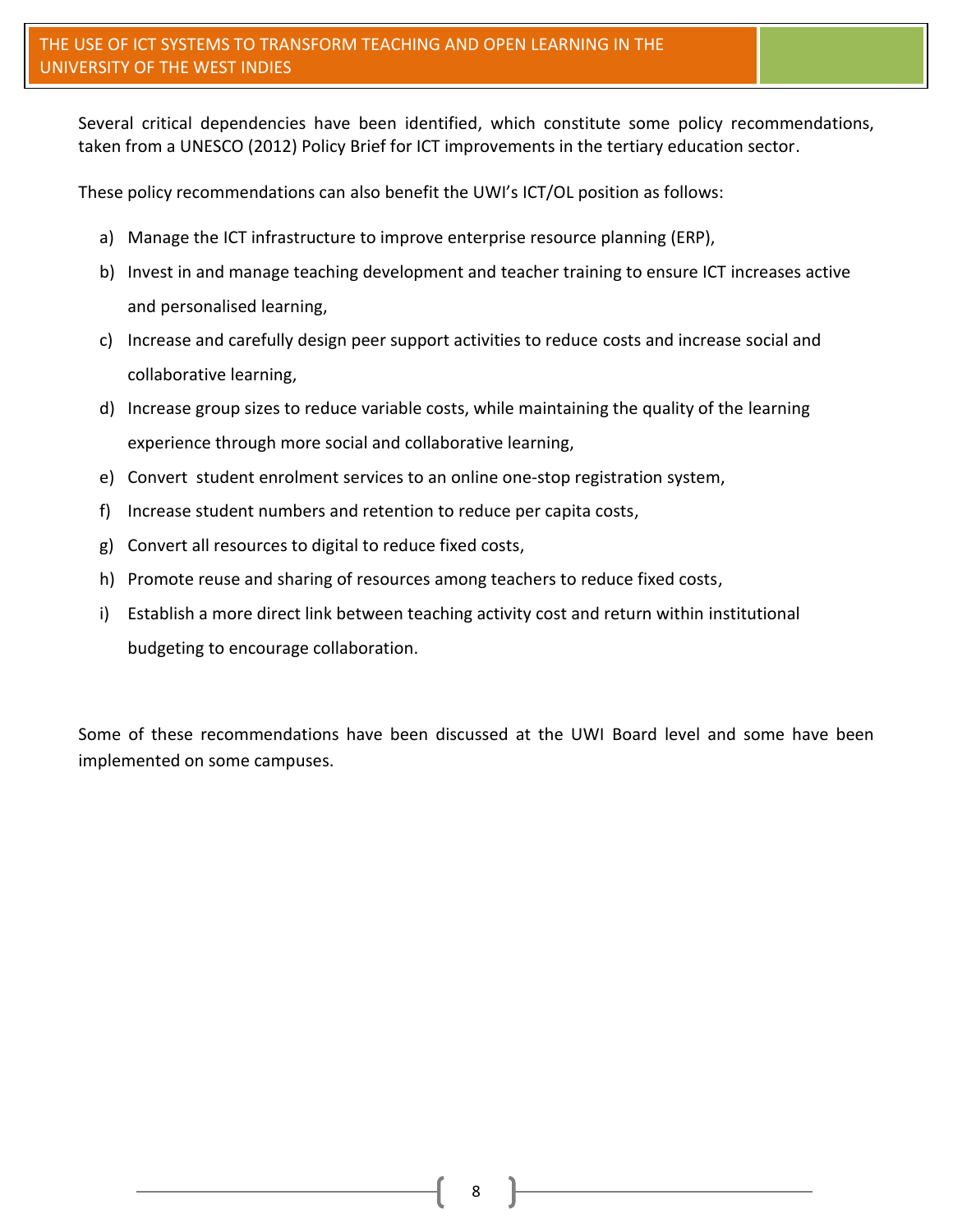#### **4.0 CONCLUSION**

According to Akuegwu et al (2011) ICT/OL systems transform teaching and help teachers to be more efficient and effective, thereby increasing their interests in teaching and learning. The efficient application of ICT/OL systems can assist the UWI with administrative and operational competencies, thereby promoting rethinking and revision of teaching and learning, library, human resource, plant and maintenance, planning and overall operational strategies to the benefit of all university stakeholders.

Applying enterprise-wide ICT systems for online programme delivery can provide university teaching staff with opportunities for experimenting and applying cost effectiveness, by using emerging technologies for overall cost benefit and return on investment in the four campuses. The strategy of an enterprise-wide ICT systems is also supported by Downes (2012) in which he opined that ICT systems can provide the basis for developing a "*core competency*" within a highly competitive tertiary education environment in the region, and that the UWI can enhance a competitive advantage through the strategic deployment of ICT within the six perspectives of its present University Strategic Plan. This initiative is presently being pursued by the UWI planning department.

One of the reasons for the success in the region of the for-profit foreign Universities in online learning is that they operate their University as efficient business systems and use a team approach to course development and student support (UNESCO, 2012). In contrast, according to UNESCO (2012) most public institutions usually simply rely on individual academics to create and support online versions of their classroom course. Bates (2011) calls this the 'Lone Ranger' model and argues that it is less likely to produce sustainable online learning of quality than the team approach.

Moreover, if these trends continue, public tertiary institutions who do not adapt their corporate structures and operational processes to the demands of online learning and teaching, could see an important reconfiguration of education strategies and a future drop in student enrolment (UNESCO, 2012). The UWI would now have to contemplate if to continue to be just a regional public sector university, focused mainly on research and innovation with relevance to the socio-economic improvement of the region or for the UWI to fully implement an enterprise-wide ICT system to improve Open Learning efficiencies with an aim to widen their tertiary reach and make the delivery of tertiary education more amicable to Caribbean students rather than the offerings by the many for-profit foreign Universities in the region.

(END)